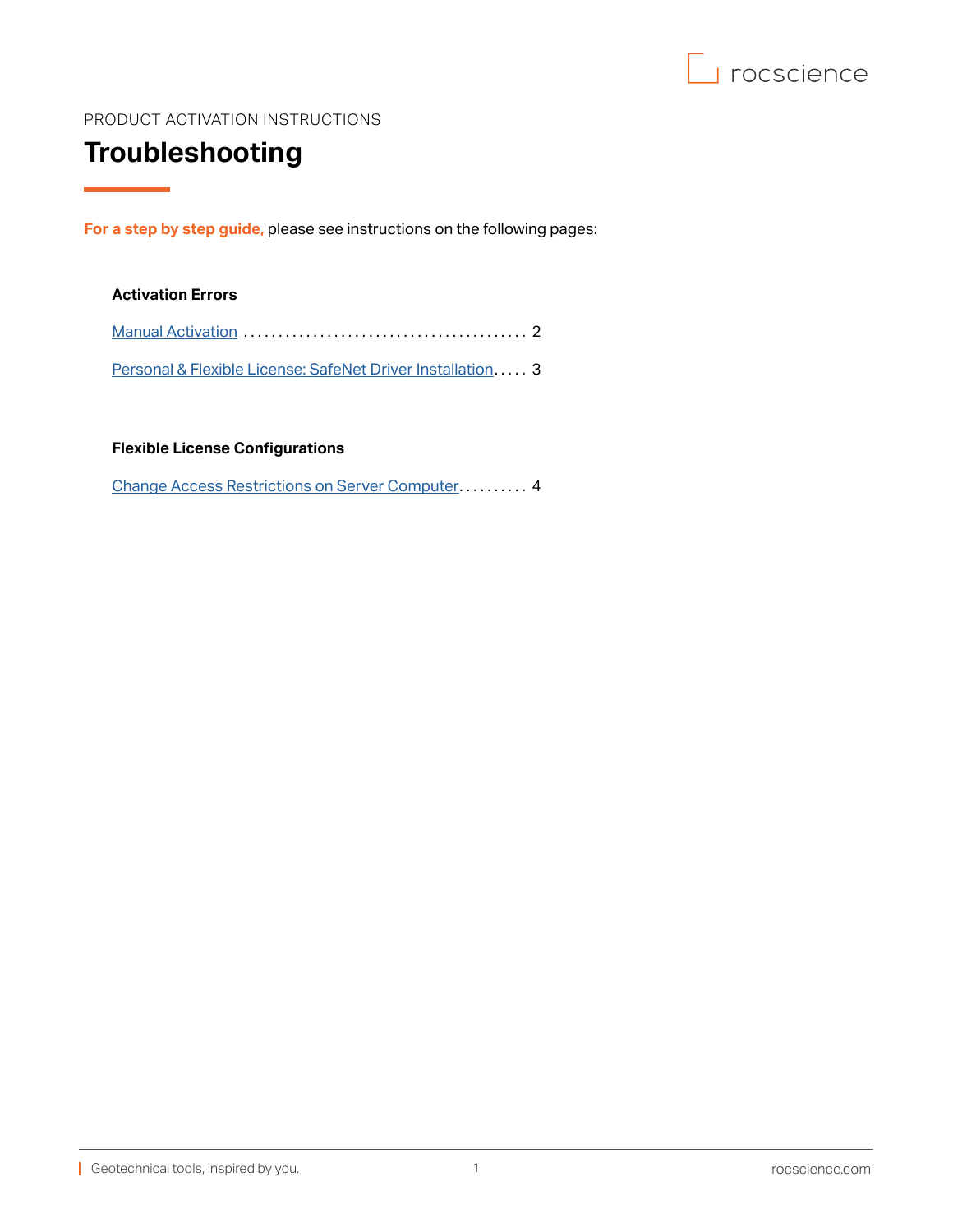## <span id="page-1-0"></span>**ACTIVATION ERROR MANUAL ACTIVATION**

If you encountered an error during the online activation or if you don't have an active internet connection on the target computer, you will need to activate the software manually.



## Save your C2V file:

- 1. Open the **P** Rocscience Software Activation utility.
- 2. Enter your Product Key and click on the Manual Activation link in the lower left corner.
- 3. Click Save C2V and save the C2V file in an easy to find place on your machine.
- 4. Fill in the [Get Support Form](https://www.rocscience.com/support/get-support). Select Installation and Licensing > I need to do a manual activation > Attach the C2V file and Submit.
- 5. Once your activation is processed, Rocscience will email you back a V2C file to apply on your machine.

| RocActivate XXXX - Client License Activation Utility                                                                                                                                                                                         | X |
|----------------------------------------------------------------------------------------------------------------------------------------------------------------------------------------------------------------------------------------------|---|
| <b>Enter Product Key:</b>                                                                                                                                                                                                                    |   |
| <b>Activate Product</b>                                                                                                                                                                                                                      |   |
| If you were provided with an activation product key for a Beta, Evaluation or Personal license then<br>please enter your product key above and hit Activate Product button. Please note that you must have<br>an active internet connection. |   |
|                                                                                                                                                                                                                                              |   |
| Exit<br><b>Manual Activation</b>                                                                                                                                                                                                             |   |
|                                                                                                                                                                                                                                              |   |

| <b>Save Diagnostics</b>  | If you are having license problems use this option to save a diagnostics<br>file and email it to support@rocscience.com to help us resolve the problem.                                                                        |
|--------------------------|--------------------------------------------------------------------------------------------------------------------------------------------------------------------------------------------------------------------------------|
| Save C2V                 | If you need to manually activate a new piece of software please use this<br>option to save a C2V file and email it to support@rocscience.com in order<br>to manually activate your software. Make sure product key is entered. |
| Load V2C                 | Use this option to load a V2C file you have received and apply it. This is<br>the last step in manual activation.                                                                                                              |
| <b>Online Activation</b> | Exit                                                                                                                                                                                                                           |



#### 2 **Load the V2C file:**

- 1. Save the V2C file somewhere on the same machine that you saved the C2V file on.
- 2. Open the **Rocscience Software Activation utility.**
- 3. Click on the Manual Activation link.
- 4. Click the Load V2C button.
- 5. Select the V2C file you received and open it.
- 6. At this point the license should be activated and ready to run.

 If you see an error while applying the V2C file, please take a screenshot of the error message and contact our Support Team by filling [this form.](https://www.rocscience.com/support/get-support)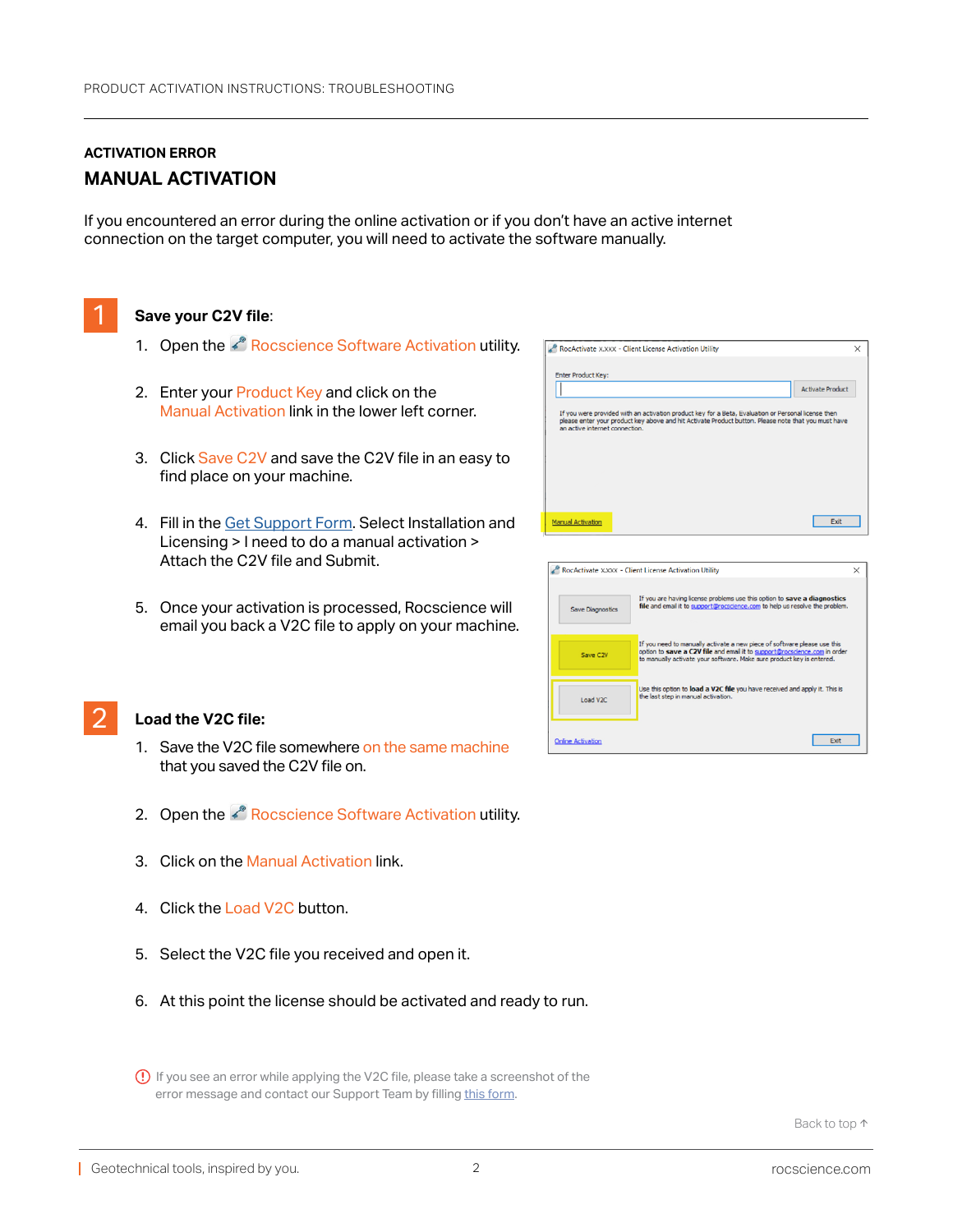## <span id="page-2-0"></span>**SENTINEL RUNTIME ENVIRONMENT ERROR PERSONAL & FLEXIBLE LICENSE: INSTALL SAFENET DRIVERS**

If a "Sentinel Runtime Environment Error" message comes up when you run the Rocscience Software Activation utility, SafeNet drivers most likely were not properly installed with the software. You will need to install them manually as shown below.

#### **Prior to installation, please check the following:**

- Make sure that you are logged in with administrative privileges.
- Disconnect all hardlocks/dongles from the machine.
- If possible, disable anti-virus software.

1<br>11

#### 2 **To install the SafeNet drivers manually:**

- 1. From the Start menu, launch the Sentinel Runtime Uninstall shortcut to remove the SafeNet drivers.
- 2. Once completed, close the utility. Launch the Sentinel Runtime Install shortcut from the same location to re-install drivers.
- 3. After a short wait, the runtime installation should finish with the message "Operation successfully completed".
- 4. Re-open the & Rocscience Software Activation utility. You should now be able to proceed with product activation.
- If you still receive an error message, please take a screenshot of the message and contact our Support Team by filling [this form](https://www.rocscience.com/support/get-support).

| aare | View                                                         |   |  |               |
|------|--------------------------------------------------------------|---|--|---------------|
|      | Start Menu > Programs > Rocscience > Licensing > Sentinel Ru |   |  |               |
|      | Name                                                         | ۸ |  | Date modified |
|      | <b>No Sentinel Runtime Install</b>                           |   |  | 2019-02-14 10 |
|      | <b>No Sentinel Runtime Uninstall</b>                         |   |  | 2019-02-14 10 |
|      |                                                              |   |  |               |